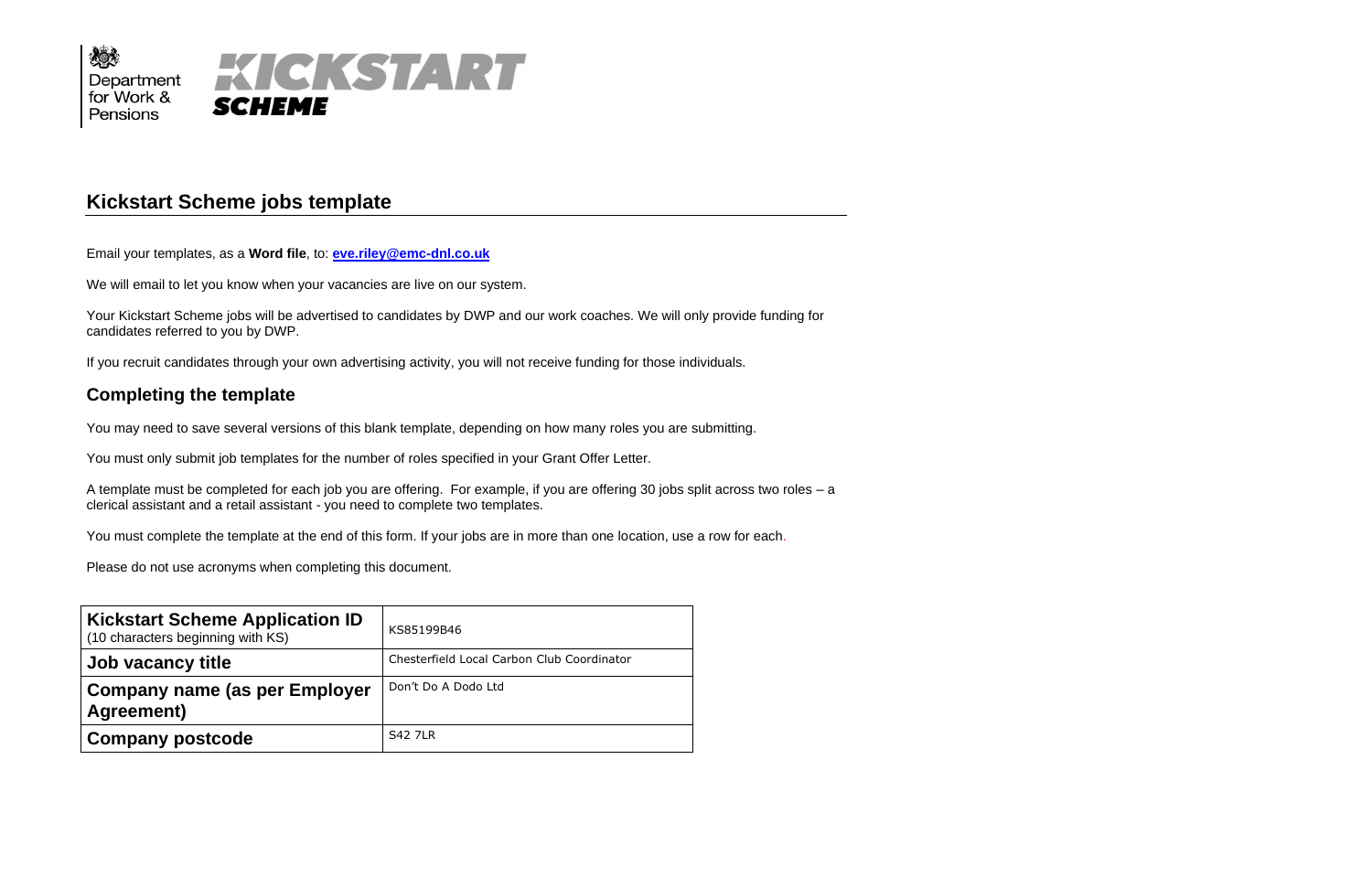### **Job summary**

Use plain text only. Do not use, for example,bullet points or tables to lay out this information.

- if there will be a requirement to attend a work location during the 6 months of employment
- the address and postcode of the locations they will be required to attend
- how often they are expected to attend these locations

Summarise the job, to give an overview of the main responsibilities and key activities that the person will be carrying out. It is not necessary to give lots of background about your company.

If the job is homeworking, please specify:

(Maximum 500 words)

Don't Do A Dodo Ltd. would like to engage an enthusiastic person to join the company's Local Carbon Club in Chesterfield. The purpose of a 'Local Carbon Club' is to try and influence the behaviour of ordinary householders so that they join in the fight against climate change.

The jobholder will support local householders as they sign up to offers for low carbon products such as solar panels, smart thermostats, and low energy LED lightbulbs.

The role specifically involves setting up new product and service offers on Don't Do A Dodo's cloud-based sales portal, and fully documenting them on both the portal and on the company's website. The jobholder will also then handle enquiries from prospects about product offers, and support new customers along their installation journey e.g., by answering queries about supplier installation dates or resolving snagging issues as part of the aftersales process. In this sense, the jobholder will be a 'consumer champion' within the company, helping to ensure that our customers experience superb service both before, during and after acquisition of low-carbon products and services.

The overall goal is to give local householders the gentle push they need to make them act in the best interests of their locality and of society, by helping them to invest great-value, low carbon solutions for the home. The Chesterfield Local Carbon Club is, in fact, the first of several such Clubs that Don't Do A Dodo Ltd plans to establish across the country, so it's important for the jobholder to adopt an innovative, questioning mindset. We want to prove and refine our business model before beginning a national roll-out so are looking for a motivated individual to help us get the best possible learnings from the Chesterfield operation.

The role will involve a mix of home and office-based working as part of a team who are used to remote, online collaboration. When in the office, the jobholder will be based at Monkey Park Community Hub at 128a Chester St, Chesterfield S40 1DN, on average for one full business day per week. The rest of the working hours can be carried out from home, using remote access software. The jobholder will have to attend online meetings and learning events, as part of their home-working schedule.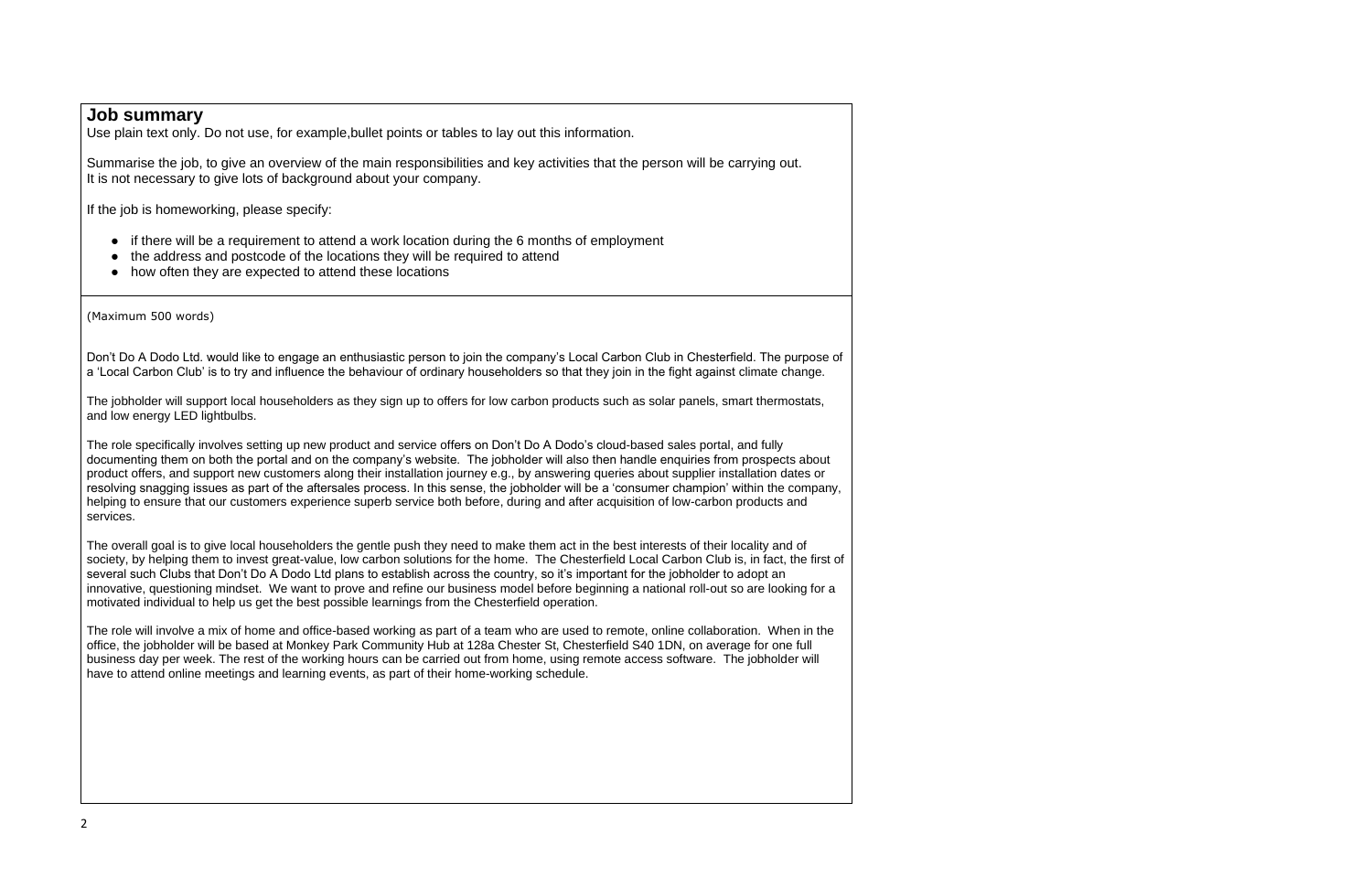## **Essential skills, experience and qualifications**

Use plain text only. Do not use, for example,bullet points or tables to lay out this information.

Are there any essential skills, experience or qualifications the person needs to do this job? For example, a driving licence. Bear in mind that lots of essential criteria may result in fewer applications.

The jobholder needs, above all, to have a passion for fantastic customer service, and any relevant experience in a customerfacing role will therefore be of interest to us. The successful candidate will be able to perform service tasks with a high attention to detail and strong organisational skills. An ability to communicate clearly in speech and in writing is vital, with word processing, spreadsheeting and general office computer experience extremely desirable. Team working and listening skills, and a constructive and enquiring approach, are also sought.

Specific experience of order processing, enquiries and after-sales roles would also be of interest though none is essential.

Knowledge of low carbon products and services is not required as full advice, training and guidance will be given as needed. That said, a general desire to join in the fight against climate change would be most welcome.

| Hours per week                                                                                                                   | 25 hours per week |
|----------------------------------------------------------------------------------------------------------------------------------|-------------------|
| This should be a minimum of 25 hours per week on average each<br>month.<br>Only enter whole hours (for example, do not put 25.5) |                   |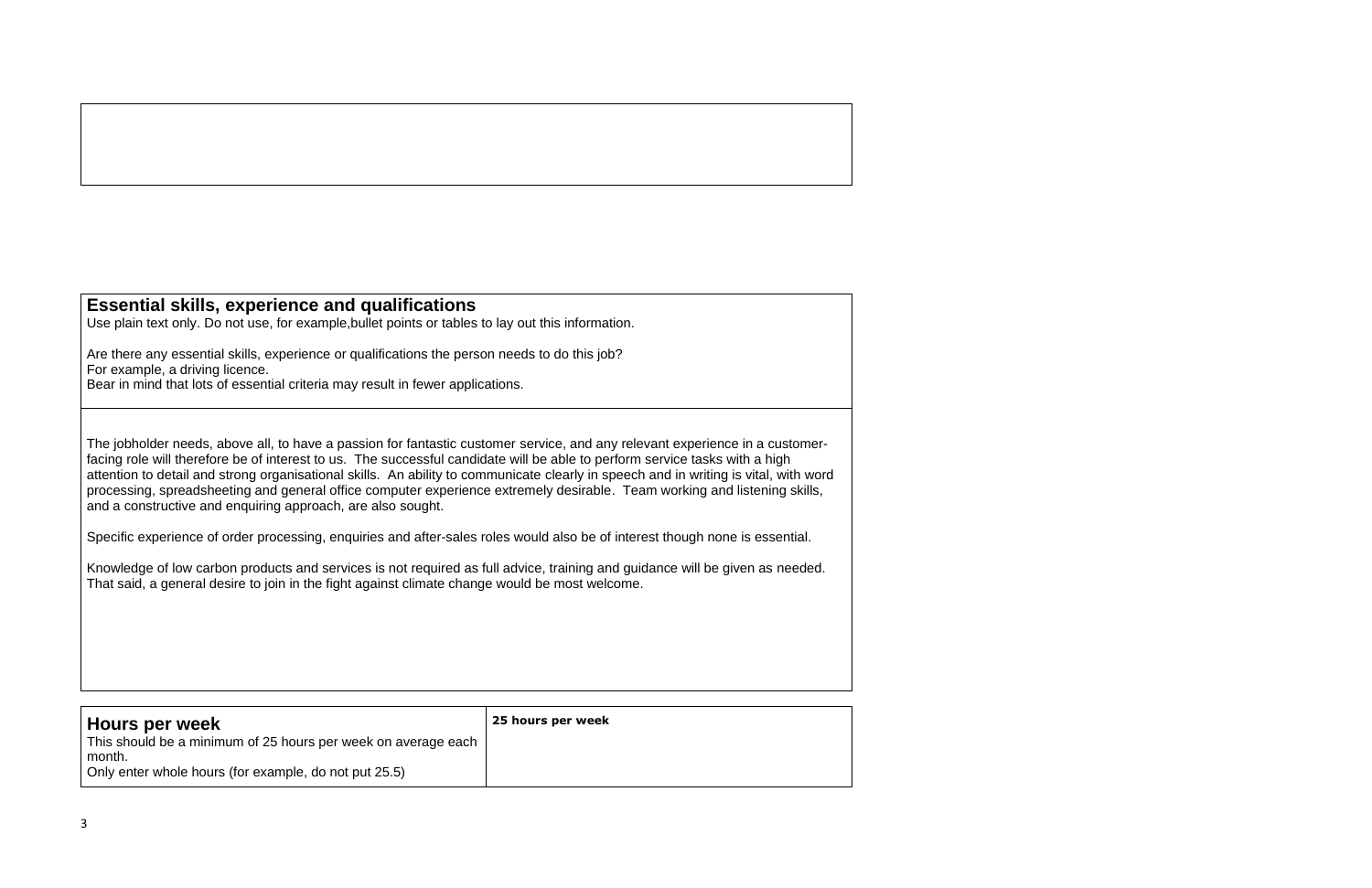| <b>Working pattern</b><br>For example, 9am to 1pm, Monday to Thursday.<br>Include any shift patterns.<br>(Maximum 100 words) | We are open to flexible hours spread across the 5 days of the<br>normal working week, in order to allow for personal work/life<br>balance.<br>It will, however, be necessary to work at least one full 7-hour<br>business day per week at Monkey Park Community Hub at 128a<br>Chester St, Chesterfield S40 1DN. This day will usually be a<br>Thursday, but we will be as flexible as possible for the right<br>candidate. |
|------------------------------------------------------------------------------------------------------------------------------|-----------------------------------------------------------------------------------------------------------------------------------------------------------------------------------------------------------------------------------------------------------------------------------------------------------------------------------------------------------------------------------------------------------------------------|
| Hourly rate of pay<br>£ per hour or 'national minimum wage'                                                                  | National minimum wage, in line with Kickstart scheme<br>requirements                                                                                                                                                                                                                                                                                                                                                        |
| See www.gov.uk for further information on the National Minimum<br>Wage.                                                      |                                                                                                                                                                                                                                                                                                                                                                                                                             |

## **Employability support**

Use plain text only. Do not use, for example,bullet points or tables to lay out this information.

- who is providing the support
- when and how often
- how it will be delivered
- where it will be delivered (online or at a separate location)

As part of your agreement, Kickstart Scheme participants must be provided with support, to improve their employment prospects and help them move into long term sustained employment.

- 1. How will you help to develop the young persons teamwork and communication skills?
- 2. What training will the young person receive as part of the role?
- 3. How will you help the young person improve their job prospects?

You will have already submitted this information, as part of your Kickstart Scheme application.

**Note: Please tell us if this support is being provided by a third party.** You will need to tell us: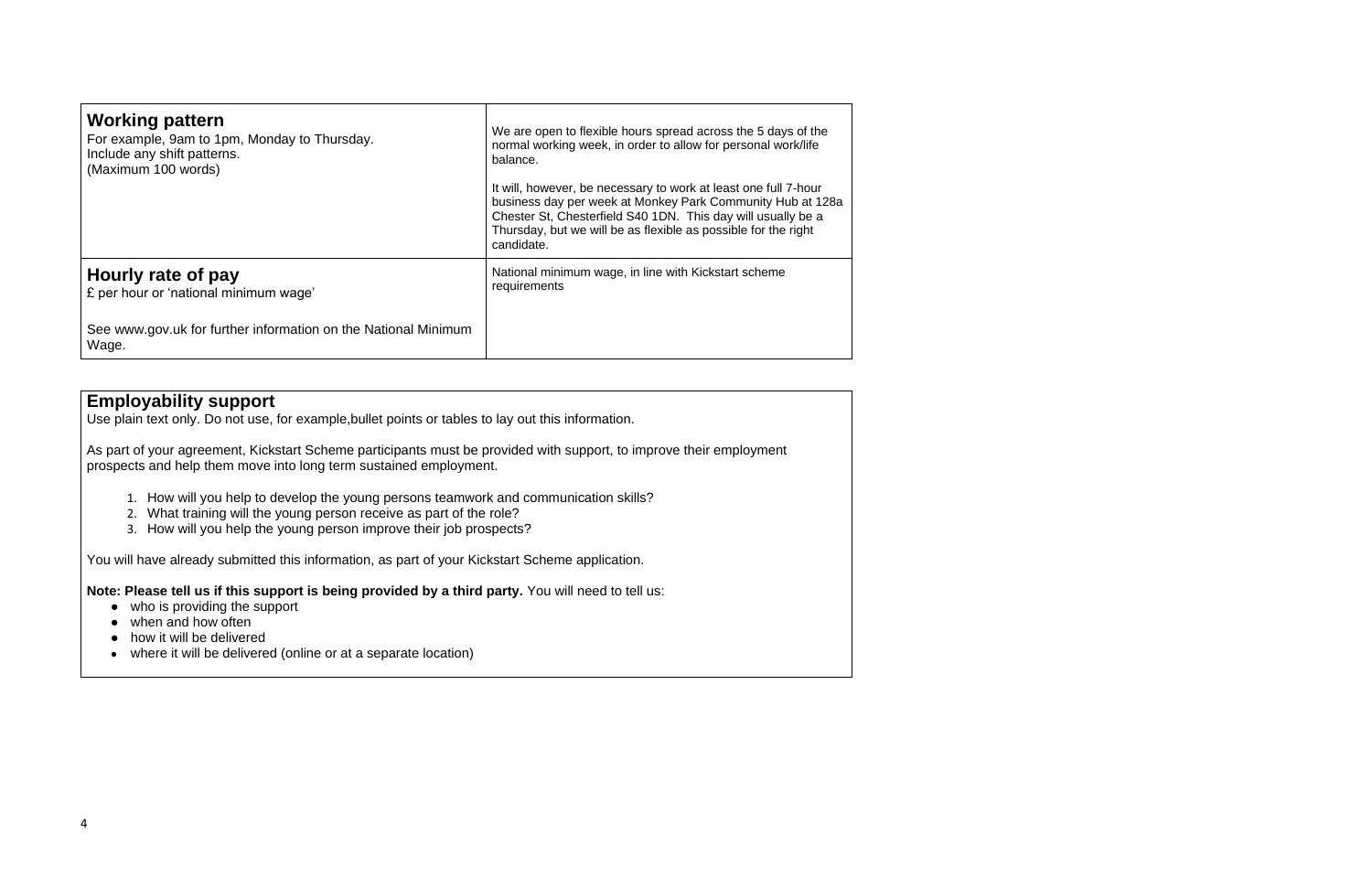East Midlands Chamber will ensure that all young people participating in the Chamber's Kickstart Scheme will receive a dedicated programme of support identified through a personal Action Plan that will support their employability skills and help them be in a better position to find work.

Structure of Programme

#### **Start**:

- Assessments: English, maths, digital and neurodiversity assessments would be undertaken
- Employer engagement: Early engagement to identify any additional support needs and employment opportunities beyond the placement to tailor the programme
- Action Planning: Bespoke and tailored action plans to develop the skills and employment prospects of each individual

#### **Mid Programme**:

- Online learning: Use of online learning platform for English, maths and digital skills.
- Webinars: Delivery of a series of employability and job-related webinars and Work With Me sessions
- Neurodiversity support: Monthly neurodiversity strategies (where applicable)

#### **End**:

Employer Feedback: To review the process with the employer and to obtain feedback

Exit Interview: A review to discuss the programme and future goals or progression

New Action Plan: To create a new action plan detailing the next steps milestone, actions and aims for work or training after the placement.

### **Don't Do A Dodo Training**

In addition to EMC's own training, on-the job-training will be given personally by the Don't Do A Dodo directors, focusing especially on: customer services, communication and team working skills; plus it will include specialist advice and guidance on low-carbon products and services.

The successful jobholder will also learn day-to-day and thus gain invaluable experience in a customer services environment where a total commitment to service excellence is the norm.

Working in the low-carbon sector will help position the jobholder advantageously in the employment market as the new world of "green jobs" emerges in the UK in the 2020s and beyond.